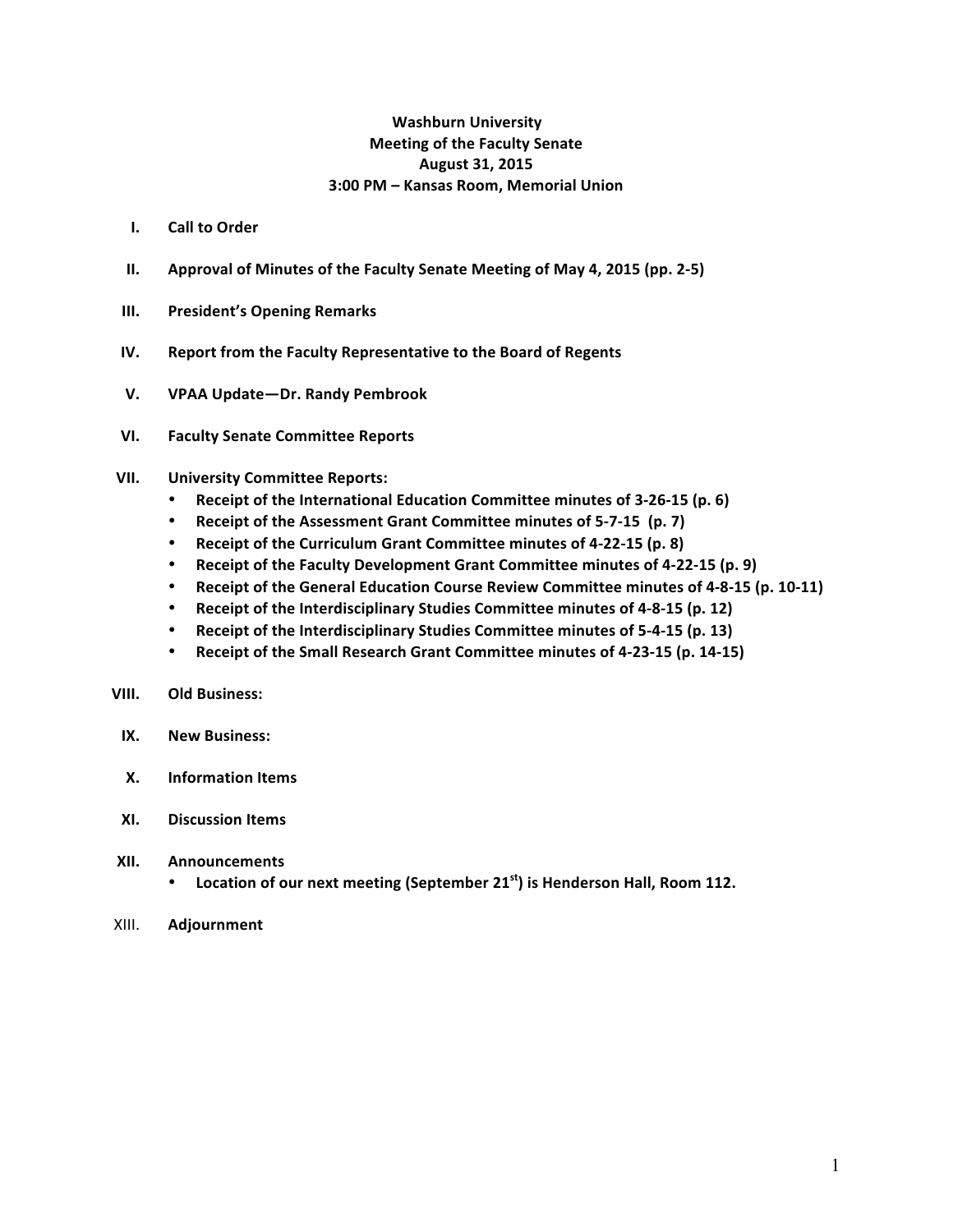## **Washburn University Meeting of the Faculty Senate May 4, 2015 3:00 PM – Kansas Room, Memorial Union**

PRESENT: Alexander (Ryan), Ball, Dick, Frank, Friesen, Jackson, Kwak, Lunte, Mapp, McConnell-Farmer, Moddelmog, Palbicke, Pembrook, Petersen, Routsong, Russell, Sanchez, Schbley, Schmidt, Schnoebelen, Scofield, Smith, Stacey, Stevens, Sun, Wisneski

ABSENT: Berry, Chamberlain, Childers, Florea, Francis, Mapp, McHenry, Perret, Rubenstein, Sadikot, **Sourgens, Stevenson, Treinen, Weiner**

GUESTS/NEW SENATORS: Alexander (Rebecca), Farwell, Garritano, Haverty, Leung, Mansfield, **Memmer, Steinroetter, Stoller, White, Wohl, Worsley, Zwikstra** 

- **I.** President Ball called the meeting to order at 3:02pm.
- **II.** Special Presentation/Discussion: Floyd Davenport (CIO/Director of ITS) will discuss and answer **questions regarding technology issues:**
	- Davenport passed around a handout with key points about recent or upcoming issues and **upgrades.**
	- Davenport started by discussing roaming profiles. He said that roaming profiles are beneficial, but they sacrifice performance (slower logins, etc.). SO he would like to remove these over **time.**
	- Moddelmog asked if there were differences by classrooms or is it an age of the computer issue. He answered that the first time you login in any room for the first time, that it will take a bit longer. He also admitted that it could be an age issue, but Haverty noted that upgrades happen on a regular basis.
	- They may look in to saving to shared drives on classroom computers rather than saving things on desktops (which can slow down performance)—or perhaps something through D2L.
	- Schmidt wondered if the computers would be wiped overnight. Haverty said that they would not be doing this. Davenport added that they have to figure out how to implement this and they'll devise a communication plan about it ASAP.
	- **Moddelmog wondered if there was a time limit that should cause a response or request to ITS.** Haverty responded that logins should happen in just a couple of minutes. If it's taking 10-15 minutes or so then there is a problem and a message should be sent.
	- Petersen wondered about what a student will see if they have to change computers. Haverty said that they could save them to My Documents. They may consider other options for desktop saving for (at least) library or computer lab computers).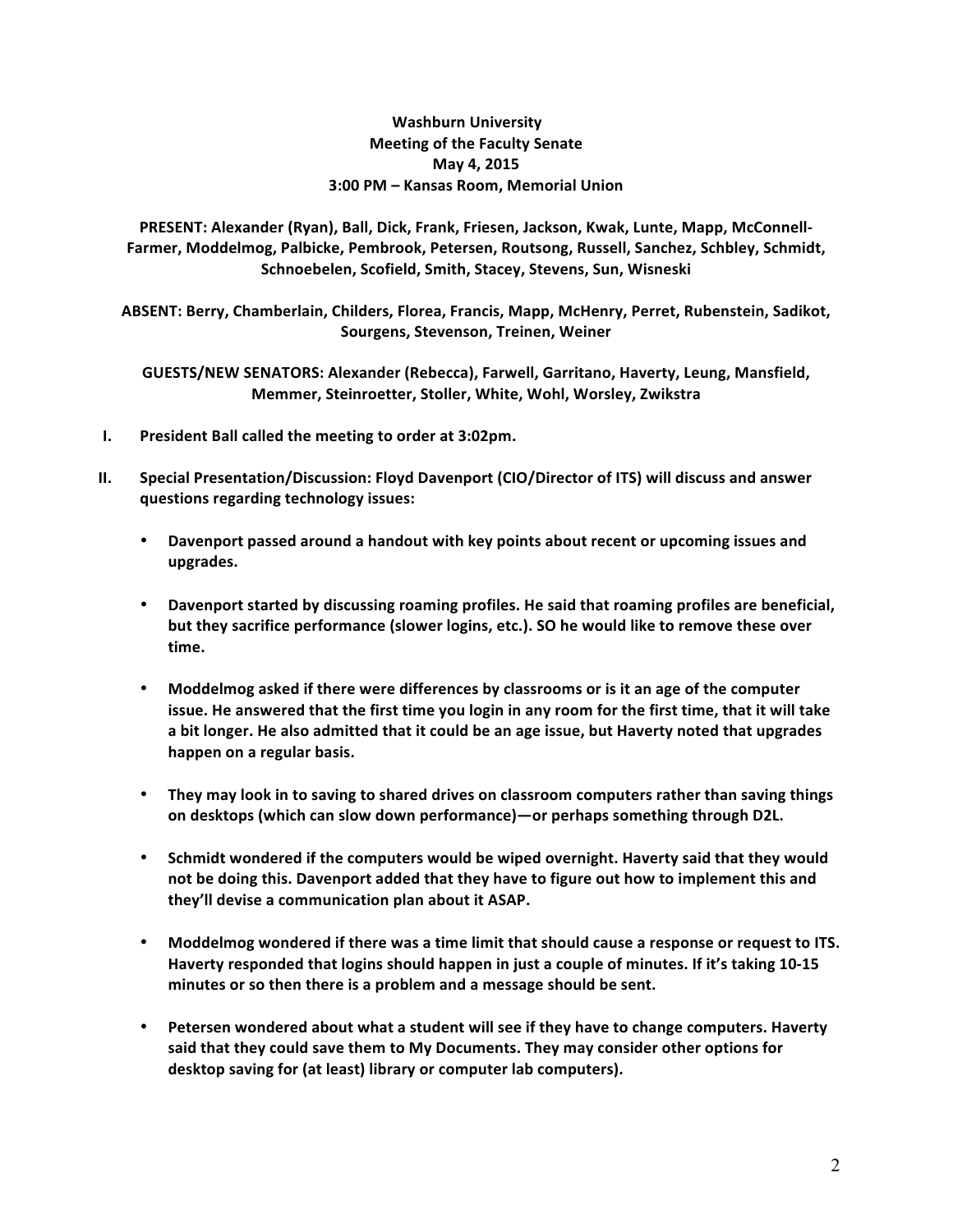- He encouraged people to subscribe to the IT blog.
- If you have specific technologies that you're interested in, engage the Faculty IT Advisory **Council (FITAC) and/or work with Margret Wood and C-TEL.**
- Petersen asked about the model classrooms; as we move forward and talk about these, what's the technology strategic plan and timeline for moving forward? Davenport said that there really isn't one but that we should move forward to try to develop one.
- Moddelmog asked about the Wi-Fi connectivity on campus—she's heard that it's spotty from students. Davenport said that the situation is being monitored. We put thousands every year into continuously upgrade the network in different areas (Henderson was just done for approximately \$60,000). It's continuously monitored.
- The new Banner from D2L transfer for grades is working pretty well so far, but the F grade that requires attendance is still somewhat difficult to report since it requires a last date of attendance. This transfer has been opened up to everyone.
- Reminder: On 5/21 and 5/22, D2L will be down for maintenance.
- **III.** The Minutes of the Faculty Senate Meeting of April 20, 2015 were approved.
- **IV.** President's Opening Remarks: NONE
- **V.** Report from the Faculty Representative to the Board of Regents:
	- Budget and finance committee meeting: Faculty salary analysis for FY14: the summary stated, the average salary for the top 3 ranks was 6.4% lower than comparable universities (a slight **improvement from a year earlier when we were 6.5% below the average). There was much** verbal support for bringing this average up. The enrolment report was also presented **(summaries are available on the actual minutes with President Ball will be happy to forward** to anyone who is interested). Enrollment is down from fall 2013. The Tuition and fees analysis revealed that our increase of 4.6 % from 2013 to 2014 ranked Washburn in the middle of the **KS** institutions and below average.
	- General Board meeting: The Board approved 6 new sports programs including Men's Track and Field. Contracts for building improvements and maintenance were also approved. The **Vision 2022 was presented as a draft of the strategic plan.**
- **VI. VPAA Update—Dr. Randy Pembrook:** 
	- **Thanks to all of you who attended the General Faculty meeting.**
	- Spoke to the president this morning; we should have a pre-approval for Regents vote items so **that we can proceed on them for time-sensitive items approved on April 30<sup>th</sup> by General Faculty.**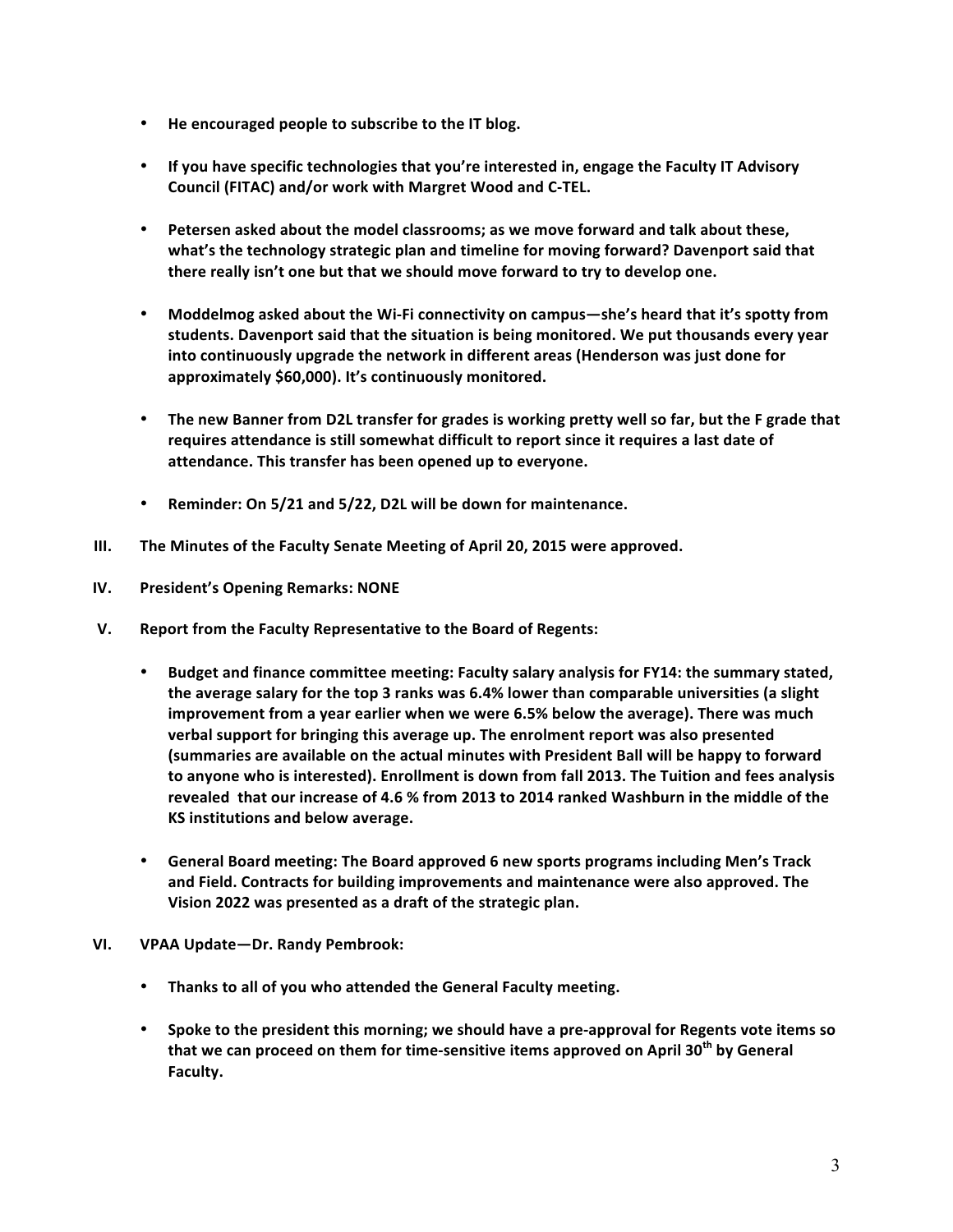- Please plan on attending the 150<sup>th</sup> commencement exercises on May 16, 2015.
- Please fill out Margaret Wood's survey regarding C-TEL (if you have been involved in it or you might want to be involved with it in the future).
- We will start keeping track of minors (with the purchase of DegreeWorks). On the local level, this will have to be discussed how to indicate that people are minors.
	- $\circ$  Schmidt asked if the software would be able to track pre-professional programs (pre-law, pre-med, etc.). Pembrook said these questions need to be brought up so that we can ask Davenport. If you have items like this, send a note to Davenport and CC Pembrook on it.
- Vision 2022: We developed action items in 2012 and there was confusion between this and the then-current strategic plan. In the (Vision 2022) Academic committee, we included items from the old strategic plan (or confirmed that we didn't want to proceed with the item). So the Vision includes almost all of the unfinished items from the old strategic plan. Vision 2022 will likely be added to so it can evolve to include items that people want to focus on.
	- $\circ$  Schmidt asked how we will engage in shared faculty governance moving forward with Vision 2022. Pembrook said that to have faculty involved in strategic planning assumes that there will be new strategic planning in the future. He encourages faculty to read Vision 2022 and see where it could be added to or if there are ideas that aren't represented and then communicate these ideas to administration. Can these be included in Vision 2022 or do we need a new approach or plan? The important thing is that we uphold the goals of the institution and hold ourselves accountable to them (and for now, **that's Vision 2022).**
- **VII. Faculty Senate Committee Reports: NONE**
- **VIII. University Committee Reports**
	- The Honors Advisory Board minutes from April 1, 2015 were received.
	- The Library Committee minutes from April 21, 2015 were received.
- **IX. Old Business: NONE**
- **X. New Business: NONE**
- **XI. Special Orders:**
	- **Welcome to our new senators!**
	- **Election of Faculty Senate Officers for 2015-2016** 
		- o **President: Jennifer Ball was re-elected**
		- o **Vice President: Linsey Moddelmog was elected.**
		- $\circ$  **Secretary: Jim Schnoebelen was re-elected.**
		- o **Parliamentarian: Dan Petersen was elected.**
- **XII. Information Items: NONE**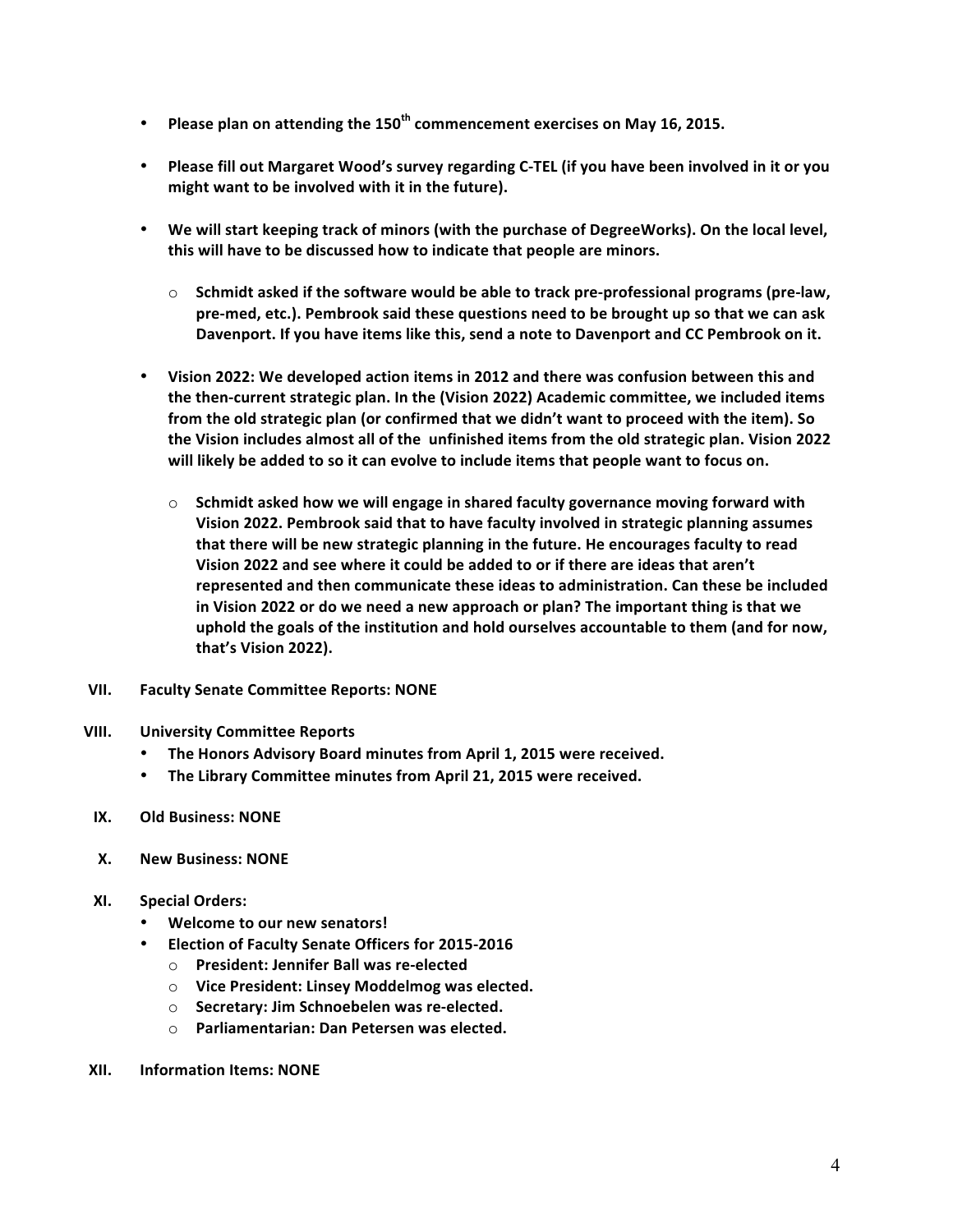## **XIII.** Discussion Items: NONE

#### **XIV. Announcements:**

- Ball noted that we will need representation on the Executive Committee and on the various committees. She will be setting these (tentatively) and then passing a list of them around. **Nothing will be set in stone until fall.**
- Schmidt announced that April 29, 2016 is the date for the 2016 Apeiron.
- XV. President Ball adjourned the meeting at 4:15pm.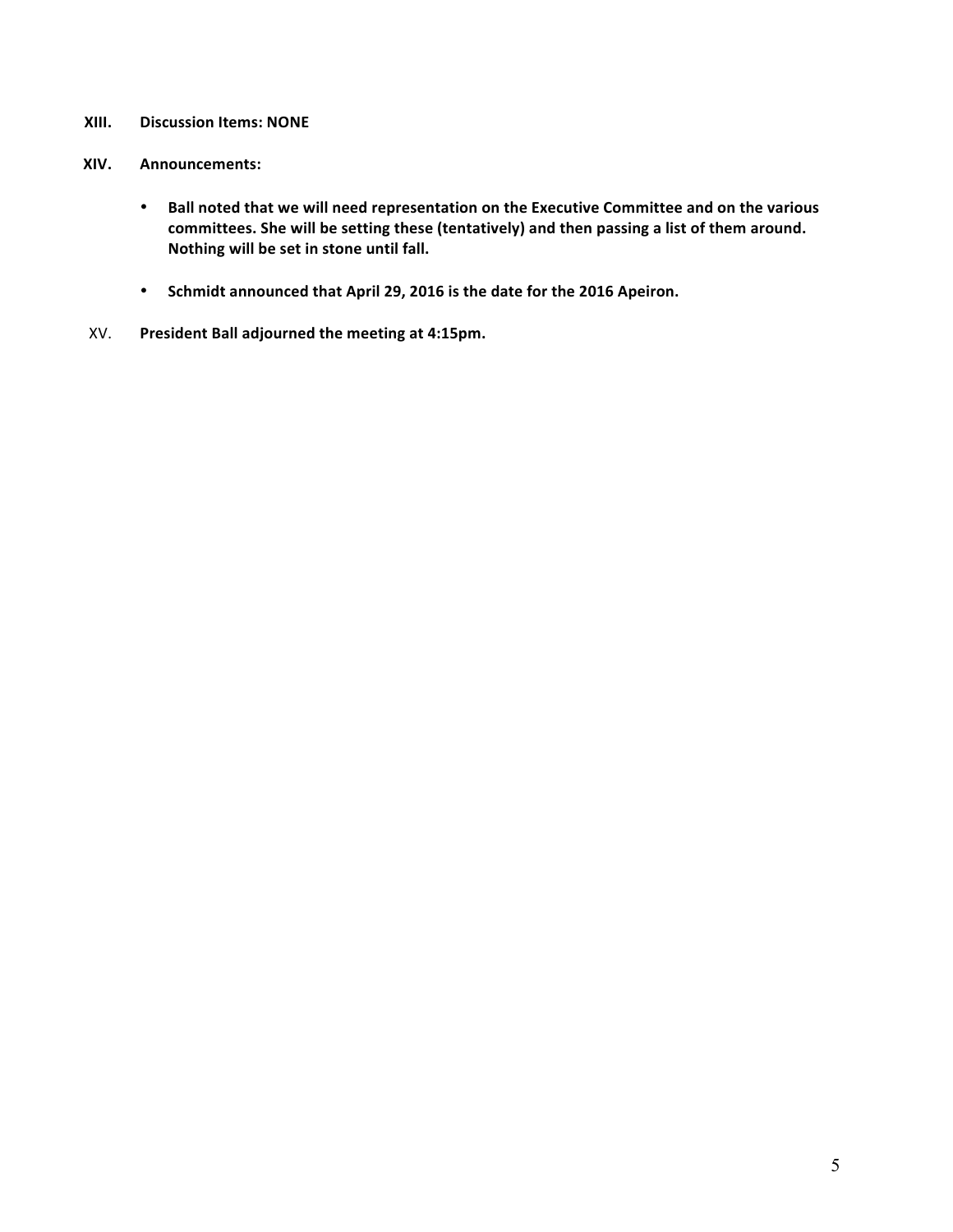# **International Education /International WTE Committee**

# **March. 26, 2015, 4-5 pm, International House**

Present: Alex Glashausser, Liviu Florea, Lara Rivera, Nancy Tate, Brian Ogawa, Mary Sundal, and Baili Zhang; Judy McConnell-Farmer and Karen Diaz Anchante sent in their comments and votes by email.

Minutes of Feb. 26 meeting were approved.

Zhang reported that President Farley and he just returned from Vietnam, where they explored the market for potential student recruitment. Florea reported that the first group of students from Belgium under a new exchange program had a successful visit to WU. Rivera reported that the third Fukuoka (Japan) University group of nursing students completed their program at WU successfully.

Three funding applications were reviewed. Carpenter's and Isaacson's proposal was tabled for a number of questions to be addressed. It was later approved by email to fund both. Morgan's proposal was not recommended.

The committee decided to hold a discussion on the issue of two co-presenters/co-authors applying for funds and the definition of "no-pay teaching" at the next meeting.

Zhang informed the committee that recent graduates of WU (within two years of graduation) will be charged the same application fee for study abroad as currently enrolled students instead of paying the higher rate for community members.

Baili Zhang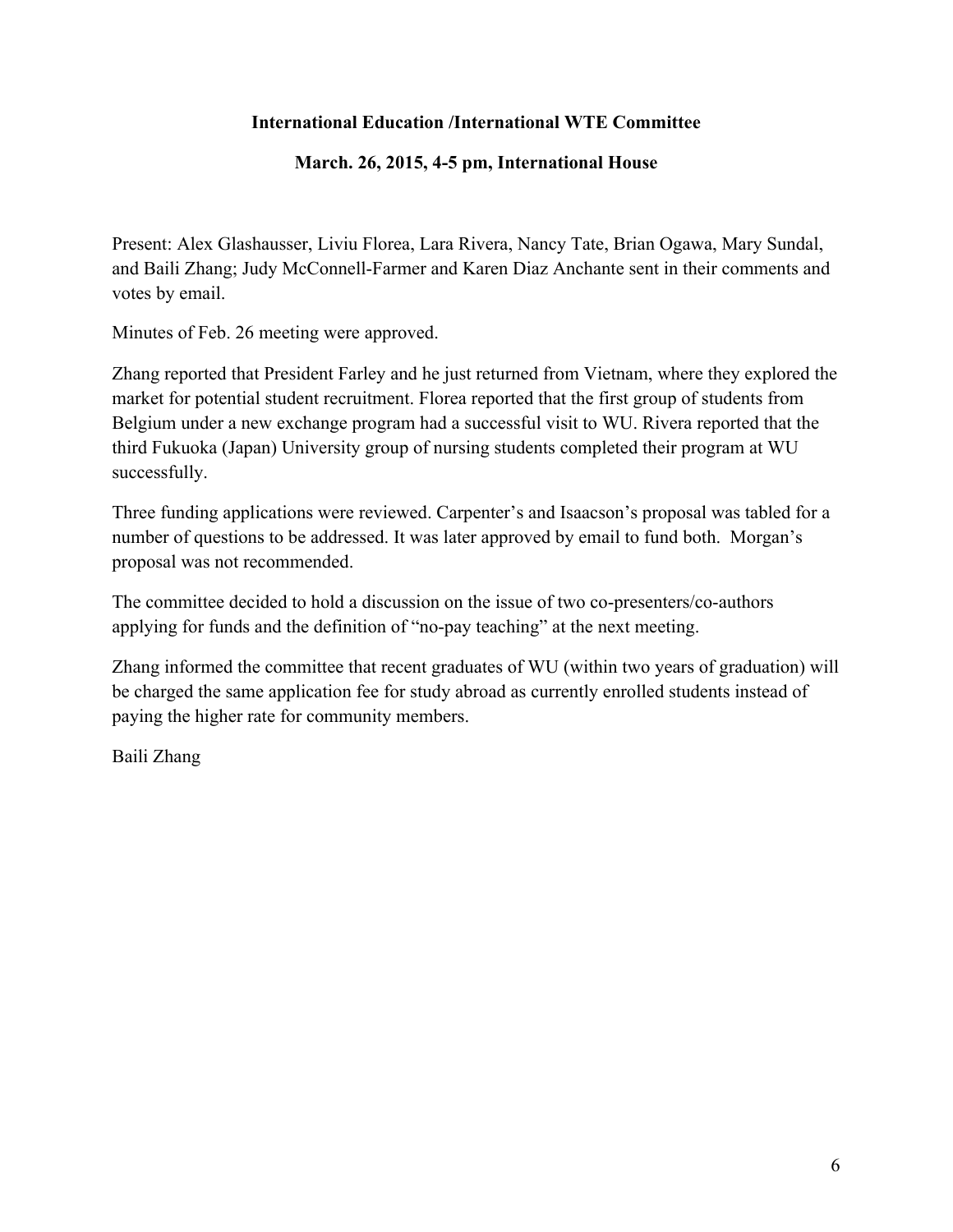# **Assessment Grant Committee Meeting**

May 7, 2015

Assessment grants were reviewed by the committee and approved as indicated below:

#### **Assessment Grant Applications:**

| <b>Grant, Emily</b> | Requested: \$2000                                                                       | Awarded \$1500 |
|---------------------|-----------------------------------------------------------------------------------------|----------------|
| Proposal:           | Provide stipends to faculty who evaluate student performance. This is a one time grant. |                |
|                     |                                                                                         |                |
|                     |                                                                                         |                |
| Lolley, Hillary     | Requested: \$2000                                                                       | Awarded \$2000 |
|                     |                                                                                         |                |

Proposal: Continued enhancements of flipped classrooms.

Hockett, Jericho Requested: \$3000 Awarded: \$1500

Proposal: This was a combined request for an Assessment and Curriculum grant to continue work on the development and pilot test of an undergraduate teaching of psychology practicum program.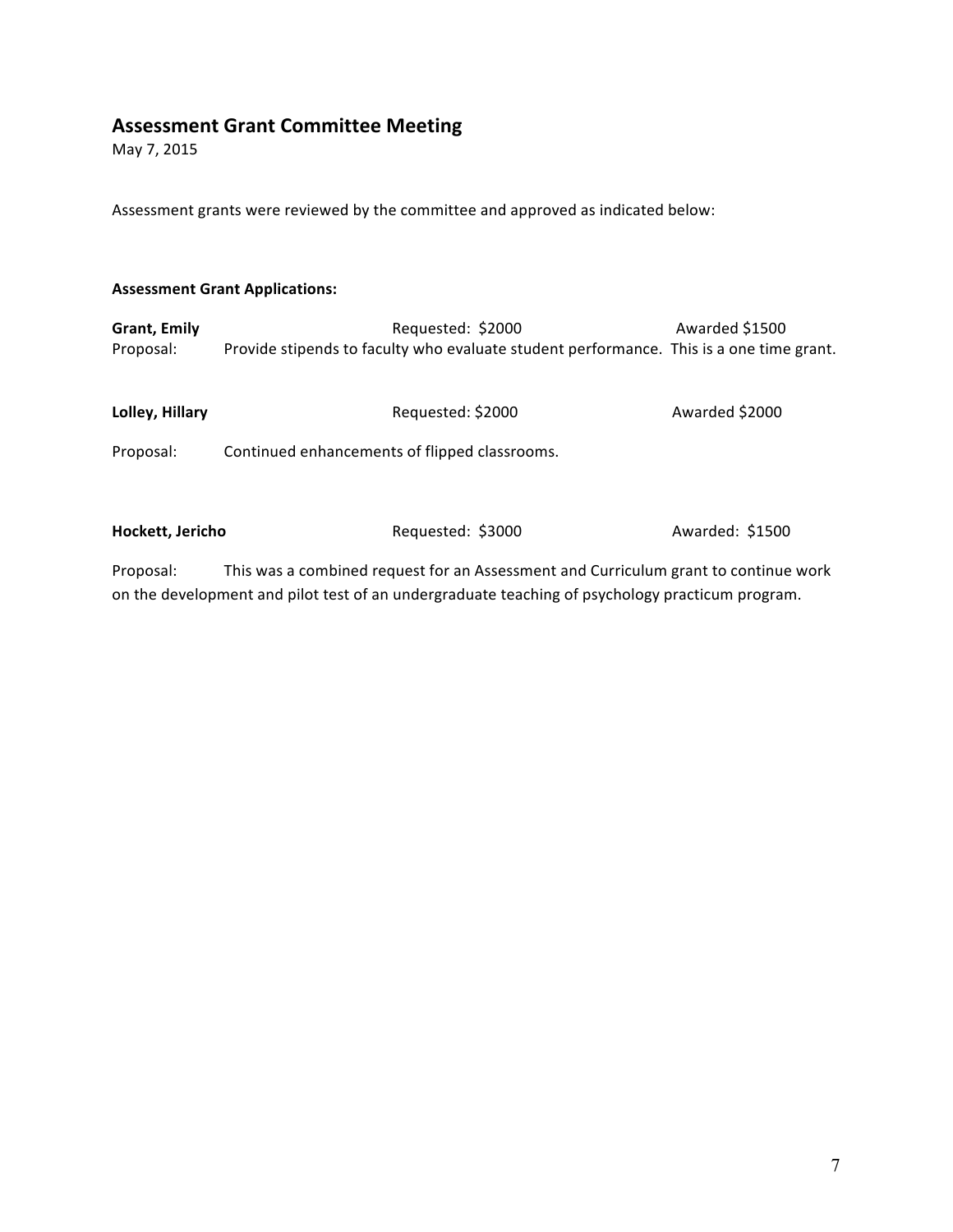## **Curriculum Grant Committee**

## **April 22, 2015**

## **Meeting Notes**

Present: Nancy Tate, David Pownell, Barbara Scofield, Margaret Wood

Lori Fenton and Diane McMillen by electronic means

The committee received a total of six grant applications. A summary of the applications received and the committee decision regarding each application follow:

| <b>Susan Bjerke</b>    |                                                                                                                                                                                                            | \$2000.00                                                                                                                                                     | Awarded fully            |
|------------------------|------------------------------------------------------------------------------------------------------------------------------------------------------------------------------------------------------------|---------------------------------------------------------------------------------------------------------------------------------------------------------------|--------------------------|
| Purpose:               | Purchased.                                                                                                                                                                                                 | Request to develop an immunology laboratory course to accompany the Biology<br>Department's already existing immunology lecture course. Supplies will also be |                          |
| <b>Julie Boydston</b>  |                                                                                                                                                                                                            | \$1838.00                                                                                                                                                     | Awarded fully            |
| Purpose:               | Request to develop a new course "Child, Family and Marital Therapy Practicum"<br>in the Psychology department.                                                                                             |                                                                                                                                                               |                          |
| <b>Amy Memmer</b>      |                                                                                                                                                                                                            | \$1500.00                                                                                                                                                     | <b>Partially Awarded</b> |
| Purpose:               | Significantly enhancing the Litigation I and II courses to make the courses<br>interactive through case based practices and other innovative means.                                                        |                                                                                                                                                               |                          |
| <b>Jericho Hockett</b> |                                                                                                                                                                                                            | \$1500.00                                                                                                                                                     | <b>Partially Awarded</b> |
| Purpose:               | Development and pilot test an undergraduate teaching of Psychology practicum<br>program in which advanced undergraduate assistants learn about teaching<br>psychology through action.                      |                                                                                                                                                               |                          |
| <b>Diane McMillen</b>  |                                                                                                                                                                                                            | \$2000.00                                                                                                                                                     | Denied                   |
| Purpose:               | Request to create a new course to be offered online to enhance the human<br>services departments coursework in prevention.                                                                                 |                                                                                                                                                               |                          |
| Reza Espahbodi         |                                                                                                                                                                                                            | \$3000.00                                                                                                                                                     | Denied                   |
| Purpose:               | Request travel money to a conference outside of the FY16; development of a<br>course designed to create significant interest in and greater entry level access to<br>careers in the accounting profession. |                                                                                                                                                               |                          |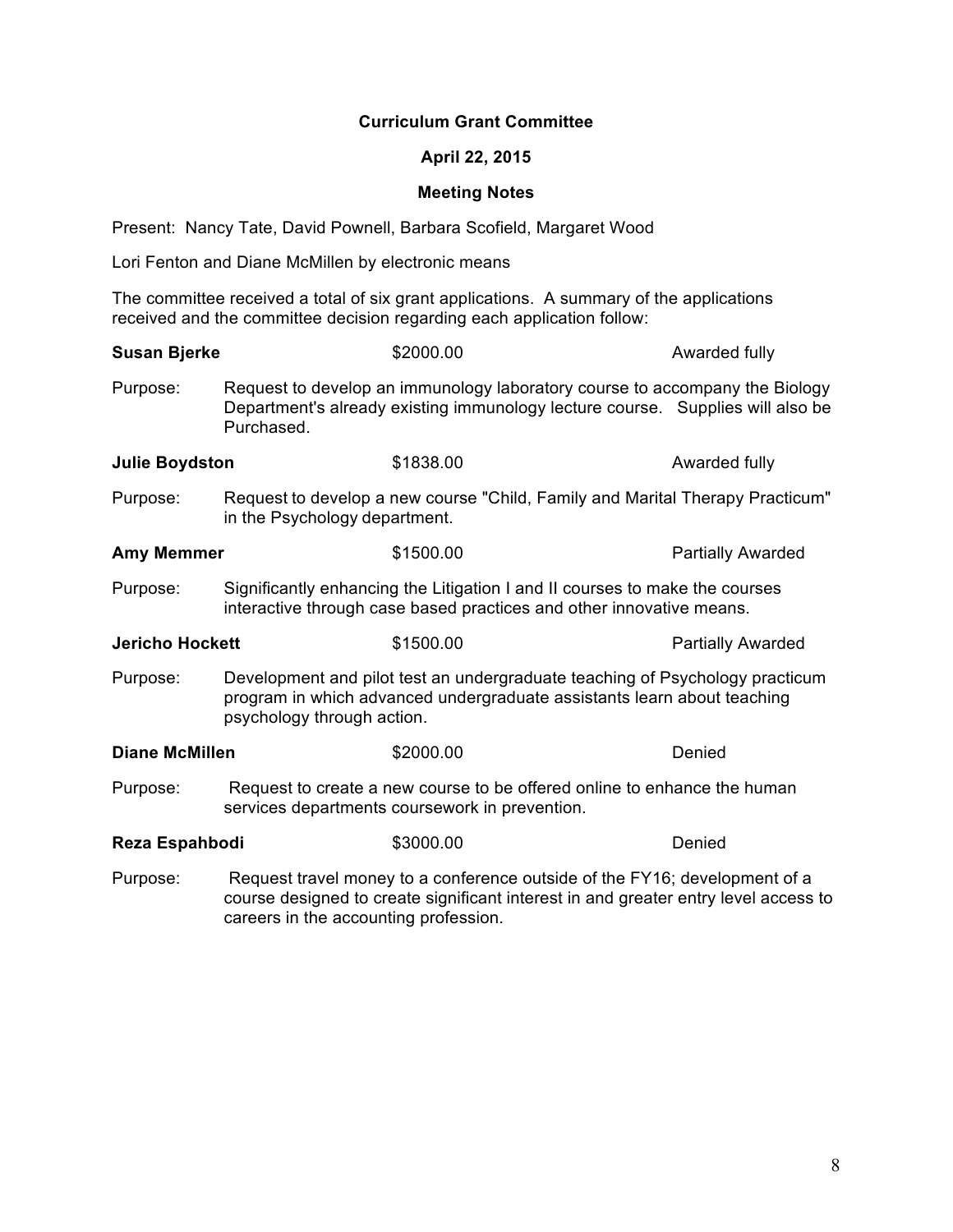## **Faculty Development Grant Committee**

## **April 22, 2015**

## **Meeting Notes**

The committee received a total of three grant applications totaling \$1,500.00. It was decided to review these applications via electronic format; voting was also accomplished by electronic means. A summary of the applications received and the committee decision regarding each application follow:

| <b>Jericho Hockett</b> |                                  | \$500.00                                                                       | Awarded fully |  |
|------------------------|----------------------------------|--------------------------------------------------------------------------------|---------------|--|
| Purpose:               | PY 100.                          | Travel regionally to gain expert advice on the ULA program being developed for |               |  |
| Norma Juma             |                                  | \$500.00                                                                       | Awarded fully |  |
| Purpose:               | Attend the IAABD 2015 conference |                                                                                |               |  |
| Park, Sangyoub         |                                  | \$500.00                                                                       | Awarded fully |  |
|                        |                                  |                                                                                |               |  |

Purpose: Attend the ASA conference in Chicago IL.

## **Summary of funds disbursement**

The total amount requested was \$1,500.00. The first round of money distributed for Fall 2015 is \$1500.00.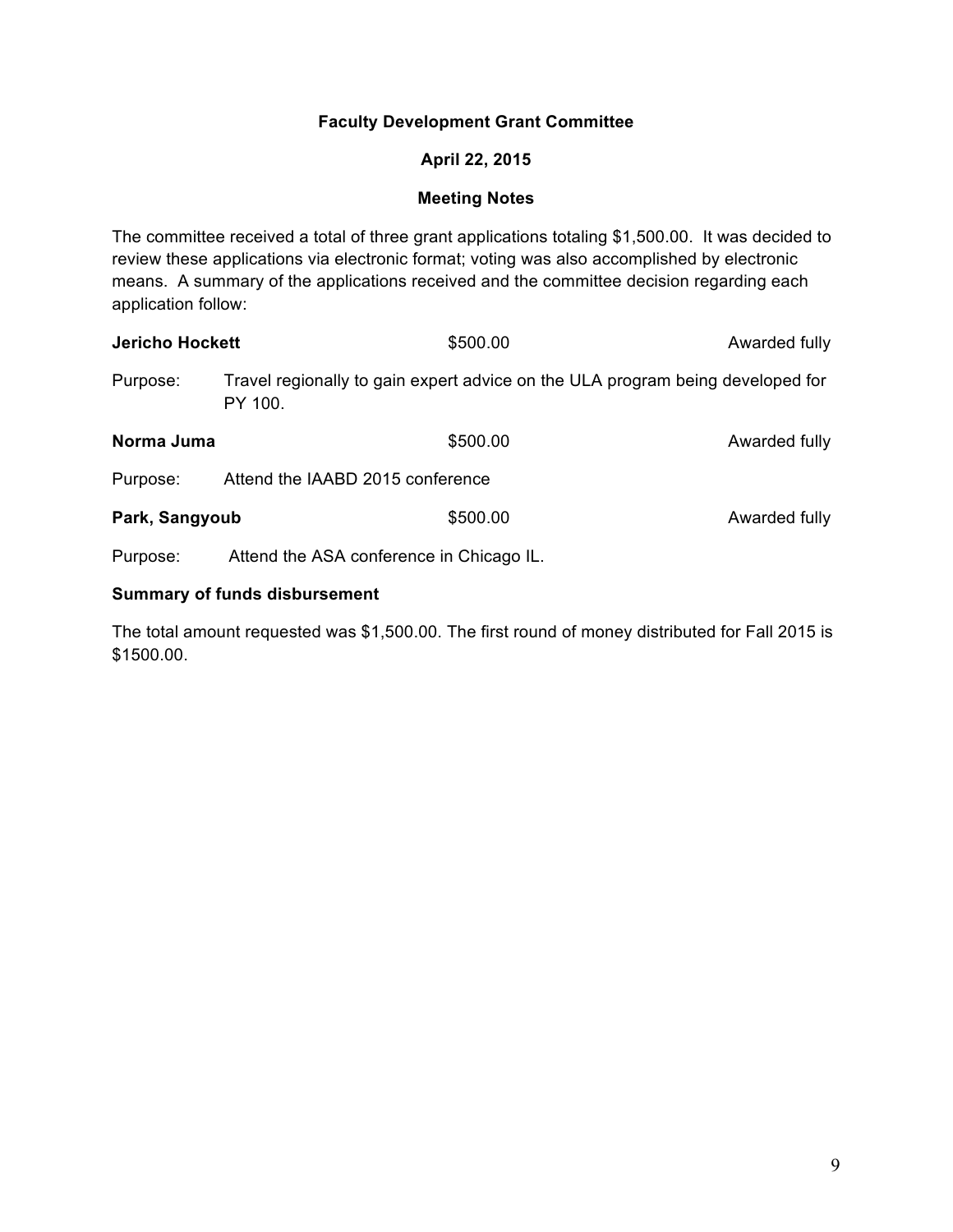#### **General Education Course Review**

#### **Committee Meeting**

#### **April 8, 2015**

Members Present: Cheryl Childers, Annie Collins, Sarah Cook, Vickie Kelly, Dmitri Nizovtsev, Bradley Siebert, Nancy Tate, Roy Wohl

Members not attending: Elise Blas, Kelly Watt (electronically)

Dr. Tate called this meeting to order by thanking everyone for their work throughout the general education course review cycle and through their reviews of new general education course submissions.

**Course Reviews for 2015 to 2016**: Several courses were reviewed for general education consideration. In summary, all courses were approved with suggested modifications noted. Departments were notified late April of the approval along with the suggested modifications that will enhance the strength of the course. 

Courses reviewed are as follows:

AN 112 Cultural Anthropology

AR 101 Survey of Art History I

AR 102 Survey of Art History II

AR 103 Introduction of Art

AR 306 Development of Modern Art Hasn't been taught in 3 years

AS 101 Introduction to Astronomy

BI 100 Introduction to Biology

BI 102 Introduction to Biology Lab

EN 101 Freshman Composition

EN 206 Beginning Poetry Writing

EN 208 Business and Technical Writing

FR 102 Beginning French

GE 102 Beginning German

IL 170 Library Research

MA 140 Statistics

MA 141 Applied Calculus

MU 100 The Enjoyment of Music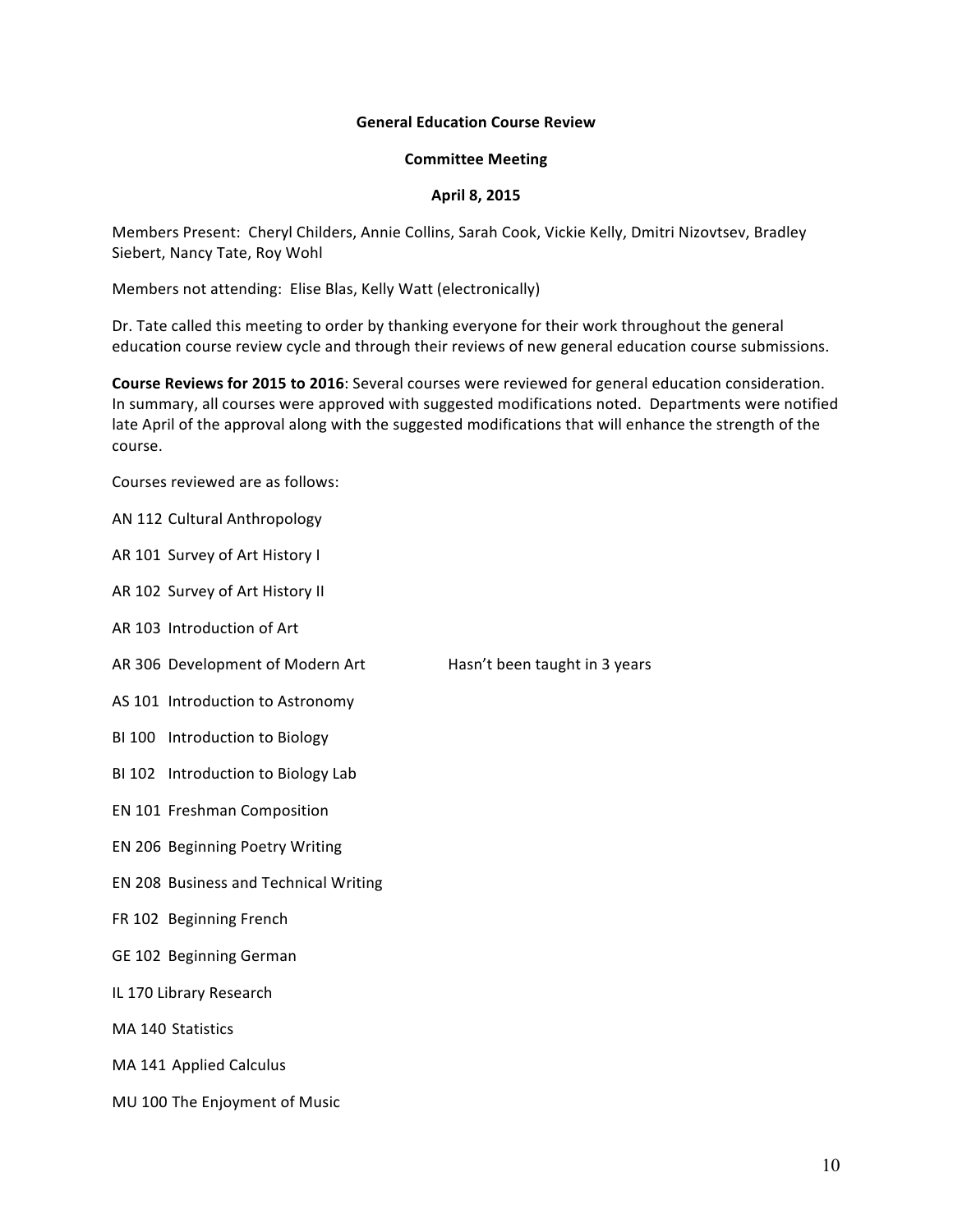MU 103 Jazz History

- PH 100 World Views and Moral Values Introduction to Philosophy
- PH 104 Introduction to Logic and Critical Thinking
- PS 101 Introduction to Physics
- PY 100 Introduction to Psychology
- SO 100 Introduction to Sociology
- SP 102 Beginning Spanish
- TH 202 Acting 1
- TH 207 Survey of Drama II
- Not submitted for review are the following courses:
- CH 103 Introduction to Forensic Chemistry
- HI 100 Survey of Early World History (was submitted for consideration)
- HI 101 Changing World History: Traditions and Transformations (was submitted for consideration)
- HI 102 Modern World History (was submitted for consideration)

The meeting was adjourned.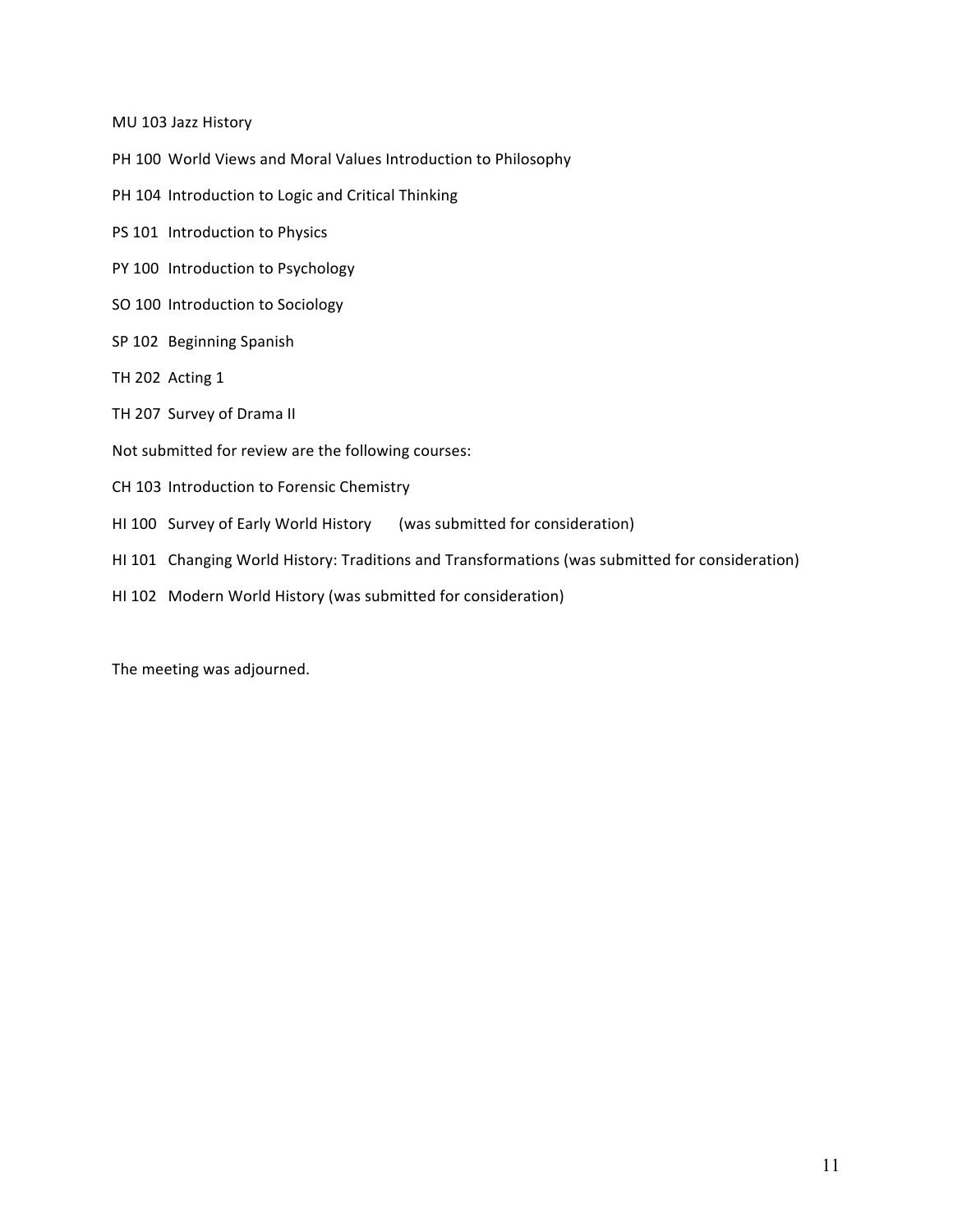# **Interdisciplinary Studies Committee Meeting 4/8/2015**

The Interdisciplinary Studies Committee conducted an online review of a minor proposal from the Leadership Institute adding one new course (LE 385) and clarifying the acquisition of the certificate at the associate degree level and the minor at the baccalaureate degree level. The proposal passed unanimously.

Respectfully submitted,

Nancy Tate, Chair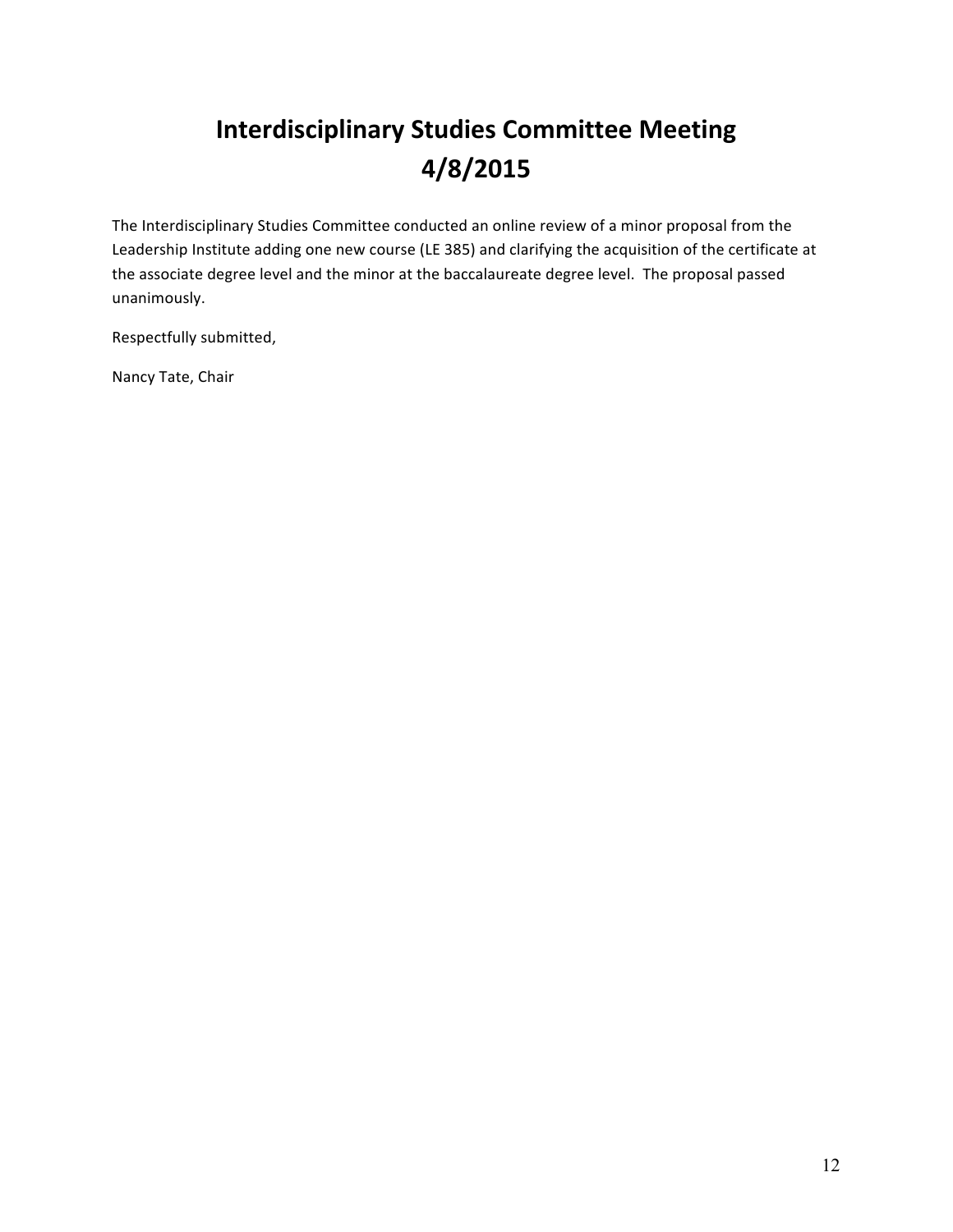# **Interdisciplinary Studies Committee Meeting 5/4/2015**

The Interdisciplinary Studies Committee conducted an online review of a new tiered system for honors students which allows the program to be more accessible to all students and to receive recognition for what has been accomplished. The proposal passed unanimously.

Respectfully submitted,

Nancy Tate, Chair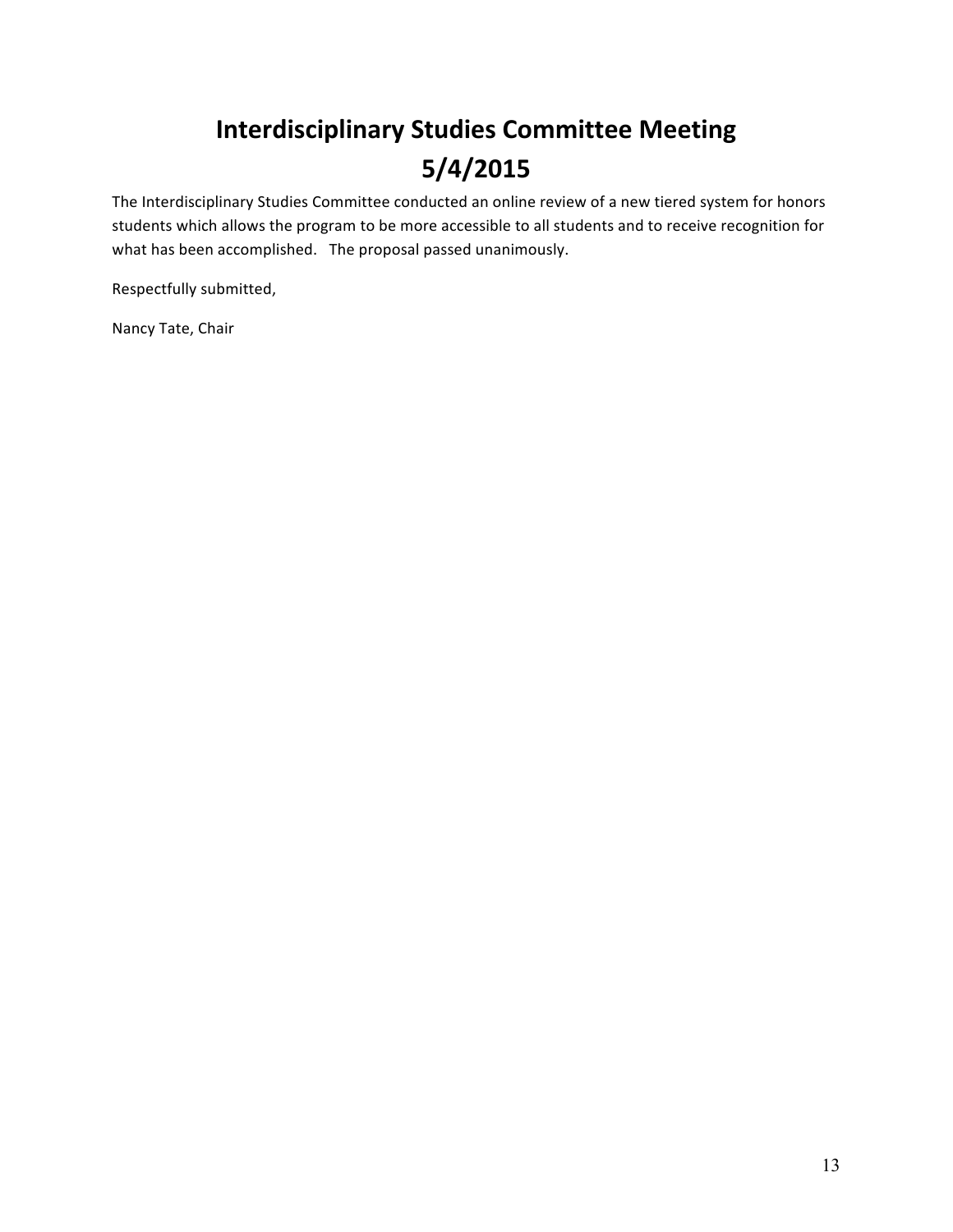# **Small Research Grant Committee Meeting**

April 23, 2015

Committee members present: Gloria Dye, Brendan Fay, Brian Thomas, Norma Juma and Nancy Tate (chair) (Marilyn Masterson and Barb Quaney by electronic vote)

Dr. Nancy Tate provided an overview of the small research grant committee's duties and responsibilities.

\$48,000 is available to award for the Major research and the small research grants. The pattern of the committee is to award close to 1/2 of the total amount available in the spring meeting which leaves a remaining balance available for faculty who wish to submit a grant application in early fall.

#### **Major Research Grant Applications:**

|                        | <b>Black, Steve and Thomas, Brian</b>                                                  | Requested: \$9973                                         | Awarded \$9973       |  |
|------------------------|----------------------------------------------------------------------------------------|-----------------------------------------------------------|----------------------|--|
| Proposal:              |                                                                                        | A small radio telescope for solar and astronomy research. |                      |  |
| Sheldon, Mary          |                                                                                        | Requested: \$3,500                                        | Awarded \$3500       |  |
| Proposal:              | Compile an anthology and writing a scholarly article for inclusion in the anthology.   |                                                           |                      |  |
| Boydston, Julie        |                                                                                        | Requested \$8100                                          | Denied               |  |
| Kwong, KM              |                                                                                        | Requested \$3309.80                                       | Denied               |  |
|                        | <b>Small Research Grant Applications:</b>                                              |                                                           |                      |  |
| Dinkel, Shirley        |                                                                                        |                                                           |                      |  |
| Patzel, Brenda         |                                                                                        |                                                           |                      |  |
| Fredrickson, Anne      |                                                                                        |                                                           |                      |  |
| Wilson, Gwen           |                                                                                        | Requested: \$3000                                         | Awarded \$3000       |  |
| Proposal:              | Analyze LGBTQI content in primary care textbooks used in nurse practitioner education  |                                                           |                      |  |
|                        | programs.                                                                              |                                                           |                      |  |
| <b>McMillen, Diane</b> |                                                                                        | Requested \$3000                                          | <b>Partial Award</b> |  |
| Proposal:              | "Sharing the Health: Awakening Joy" which is a book to be used in the classroom and as |                                                           |                      |  |
|                        | a resource within the discipline.                                                      |                                                           |                      |  |
| Hockett, Jericho       |                                                                                        | Requested \$3000                                          | <b>Partial Award</b> |  |
| Proposal:              | Analyze the subjective and objective effects of Undergraduate Learning Assistants who  |                                                           |                      |  |
|                        | provide support to a faculty-of-record.                                                |                                                           |                      |  |
| Park, JaeYoon          |                                                                                        | Requested \$3000                                          | Pending IRB          |  |
| Park, Sangyoub         |                                                                                        | Requested \$3000                                          | Pending IRB          |  |